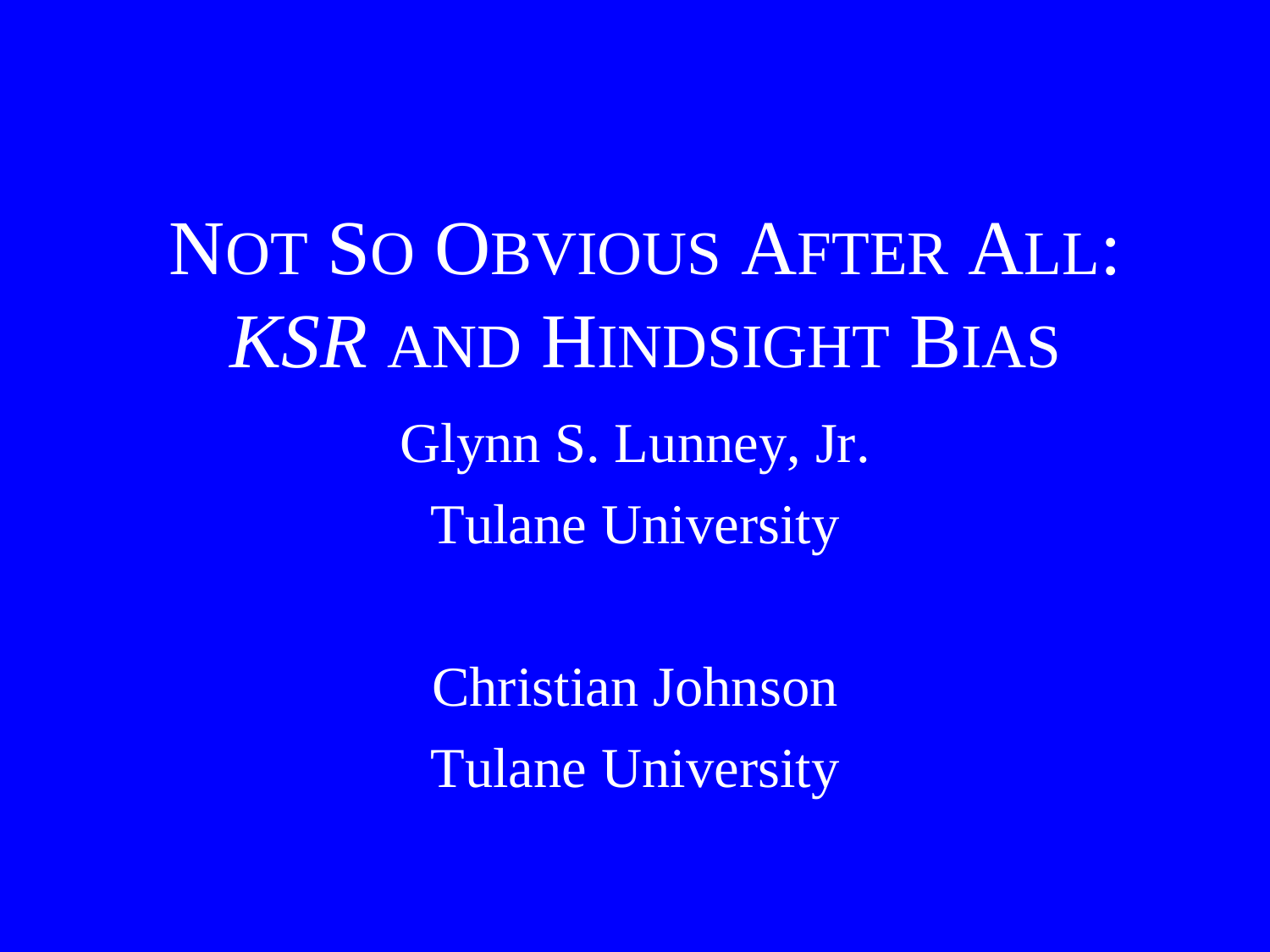## A Brief History

• *Hotchkiss v. Greenwood* (1851)

• *Cuno Eng'g Corp*. (1941)

• Patent Act of 1952: Section 103

• *Graham* (1966)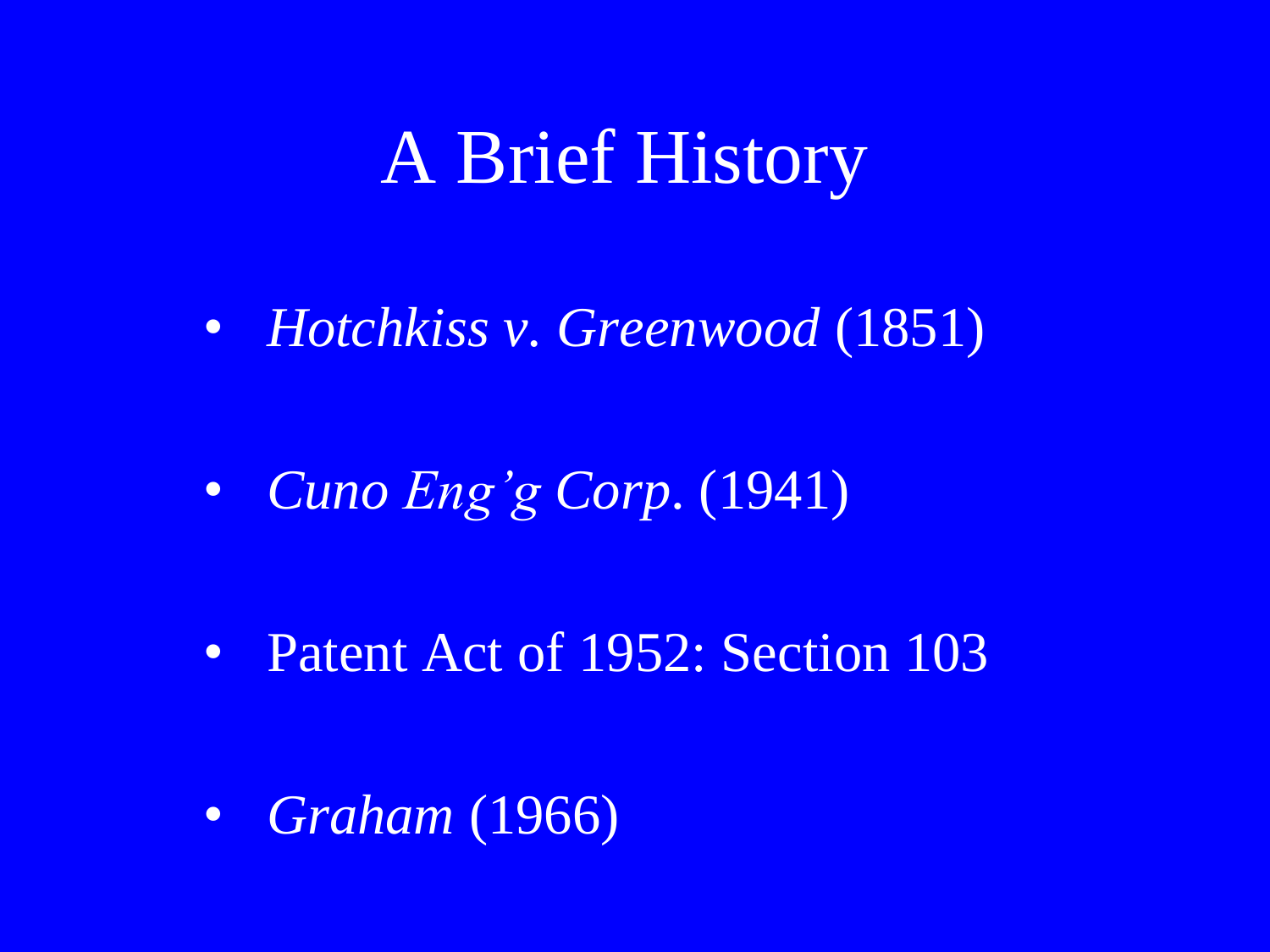#### Combination Patents

The requirement of a synergistic effect: "an effect greater than the sum of the several effects taken separately."

*Sakraida* (1976)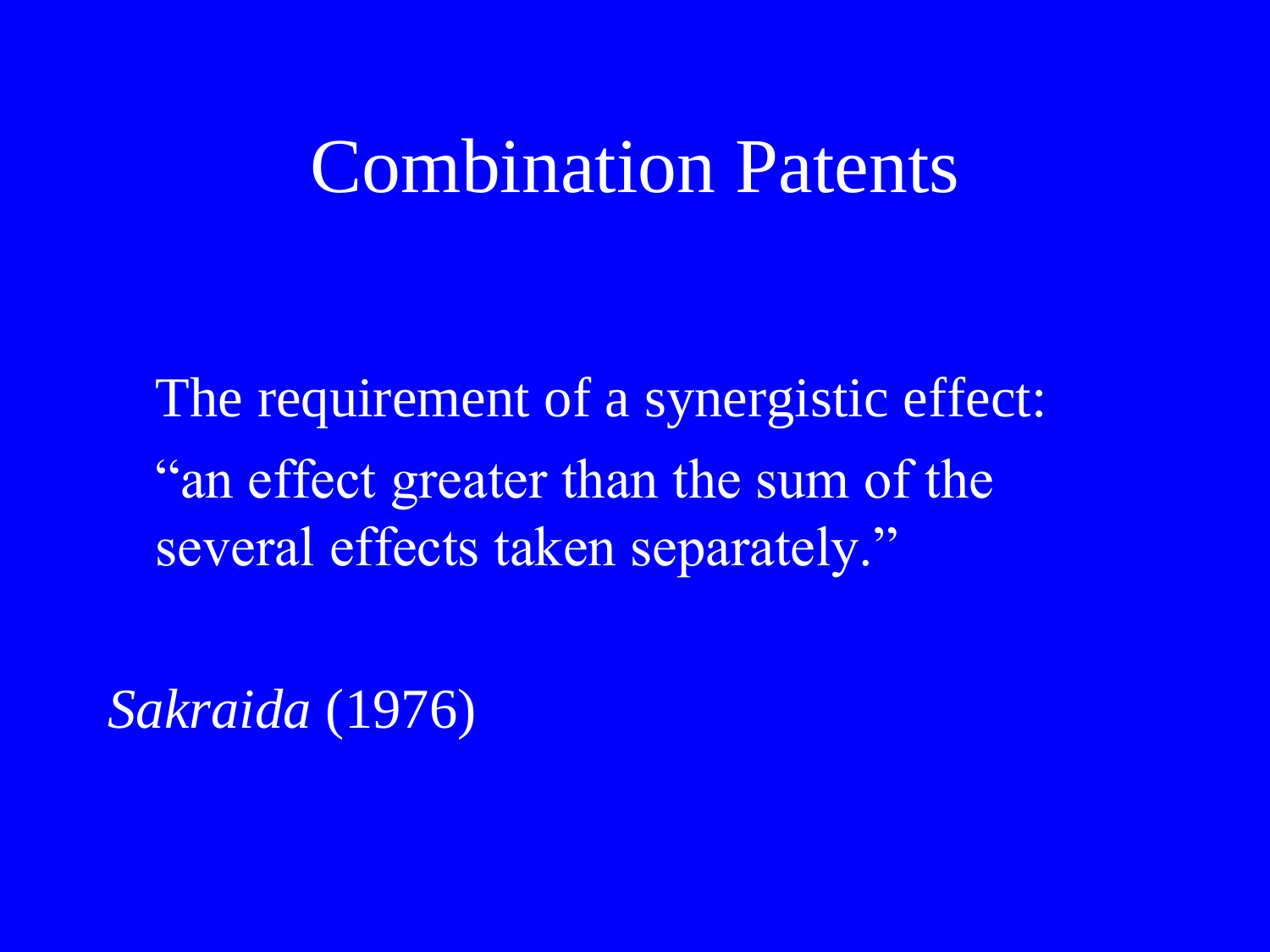# Secondary Effects were Secondary

"Though doubtless a matter of great convenience, producing a desired result in a cheaper and faster way, and enjoying commercial success, . . .[t]hese desirable benefits 'without invention will not make patentability." *Sakraida* (1976)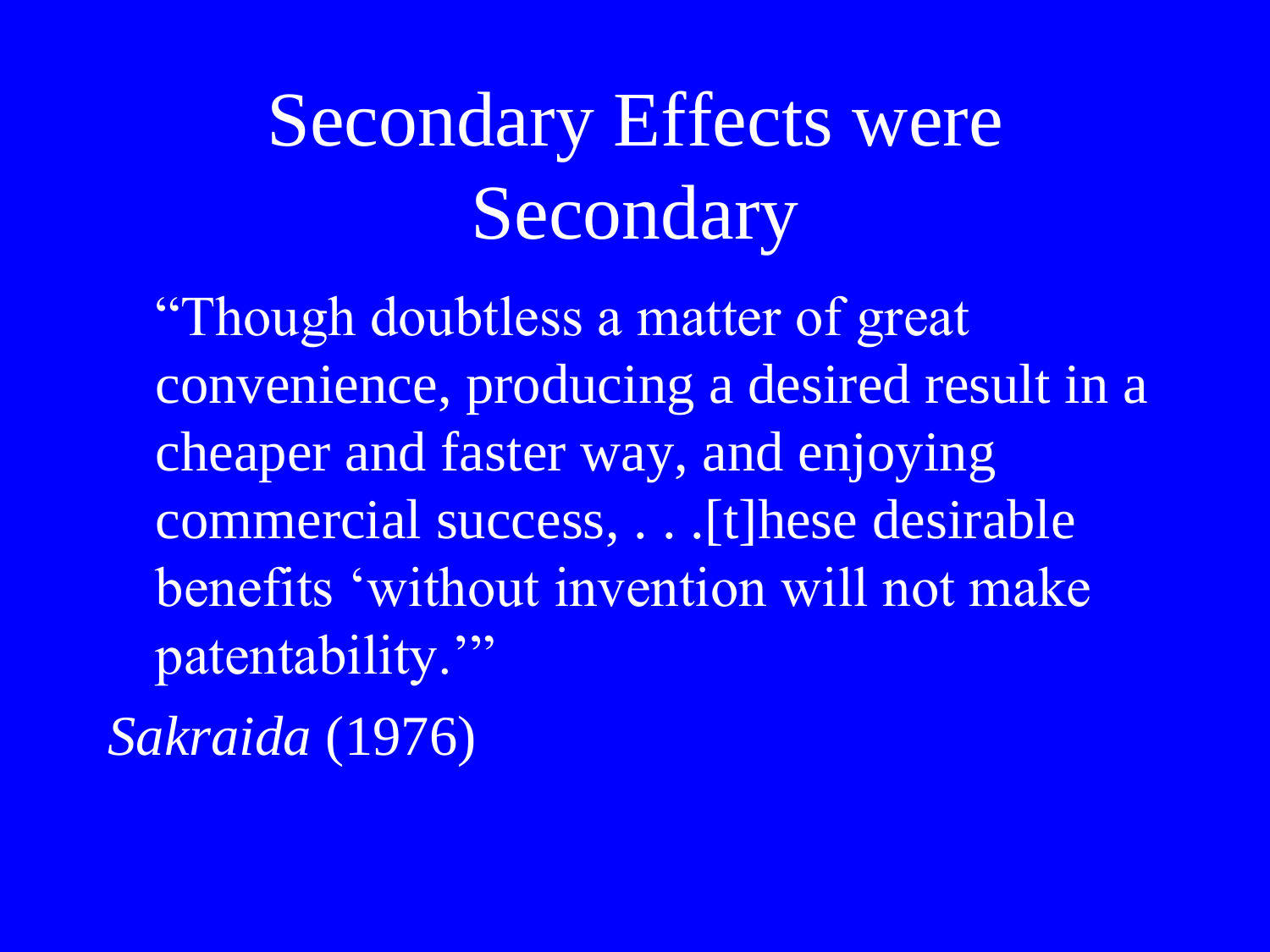#### The Federal Circuit

• Elevation of the Secondary Factors

• Adoption of the TSM test

• Enforcement of the presumption of validity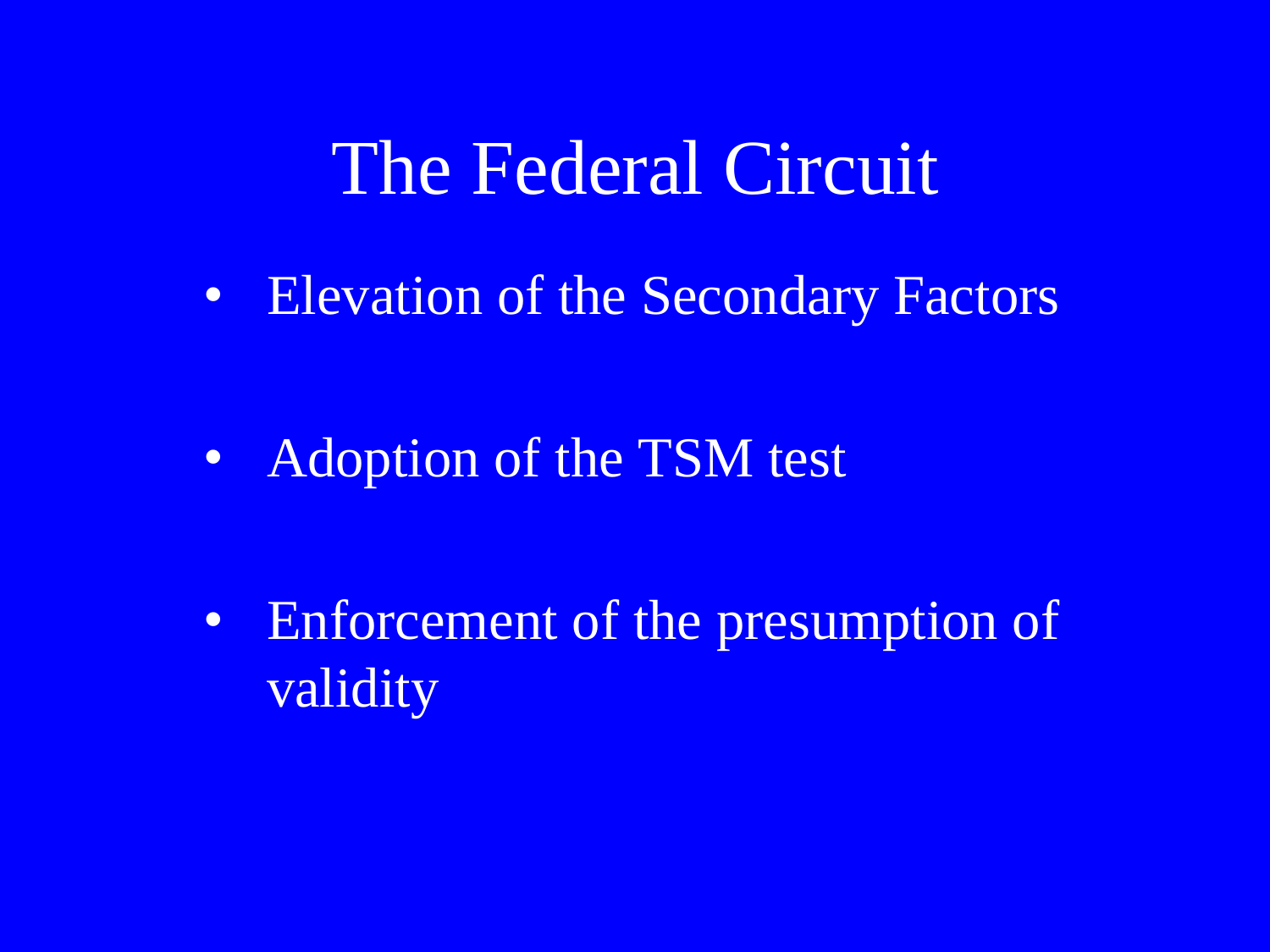## Rejecting Synergistic Effect

"A requirement that an invention reflect "synergism" or achieve a "synergistic result,' before it may be held patentable appears nowhere in the statute, 35 U.S.C."

*Chore-Time Equipment* (Fed.Cir. 1983)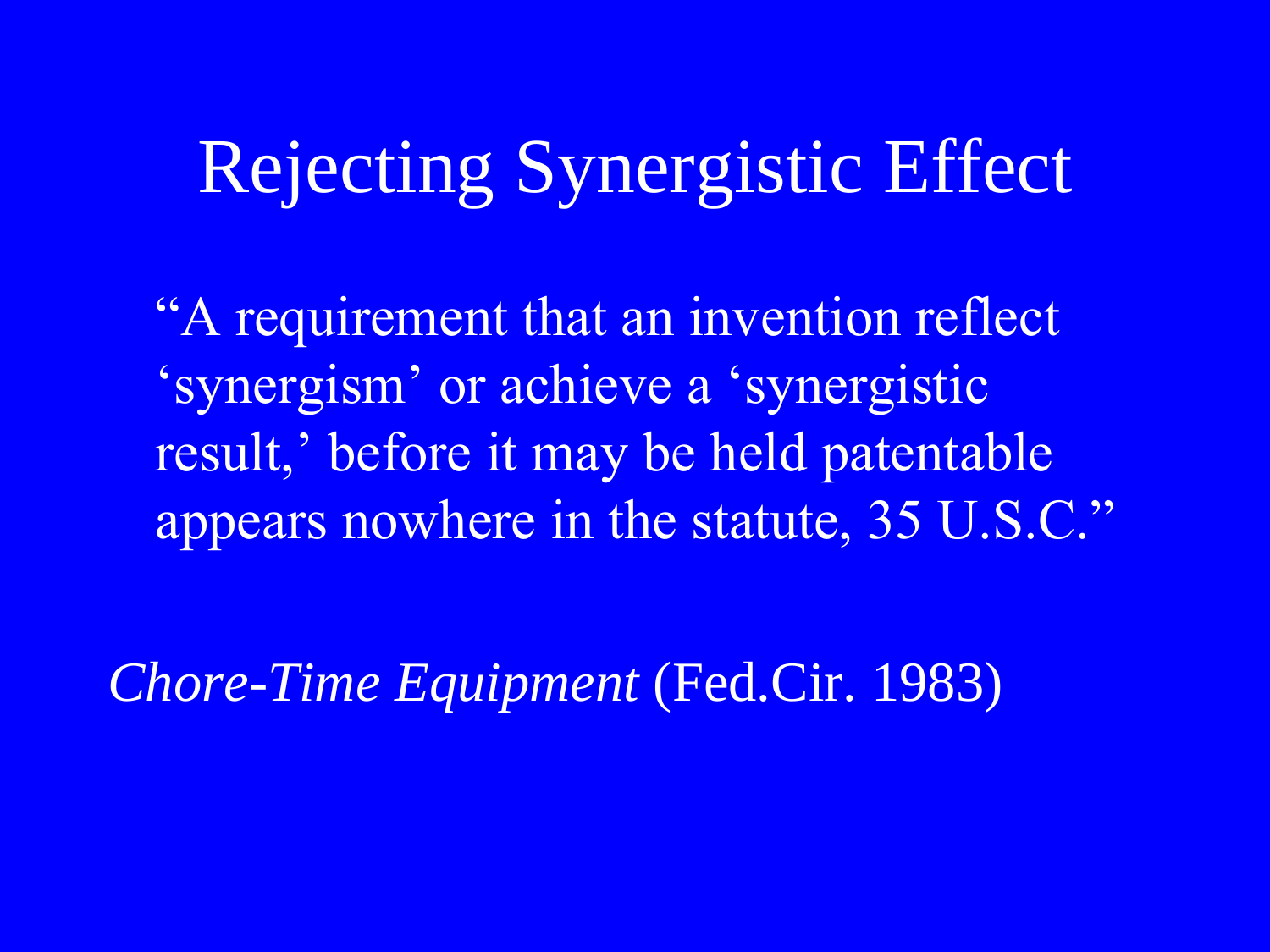### Rejecting Combo Patents "The reference to a 'combination patent" is equally without support in the statute. . . . Reference to 'combination' patents is, moreover, meaningless. Virtually *all* patents are 'combination patents,' if by that label one intends to describe patents having claims to inventions formed of a combination of elements."

*Stratoflex* (Fed. Cir. 1983)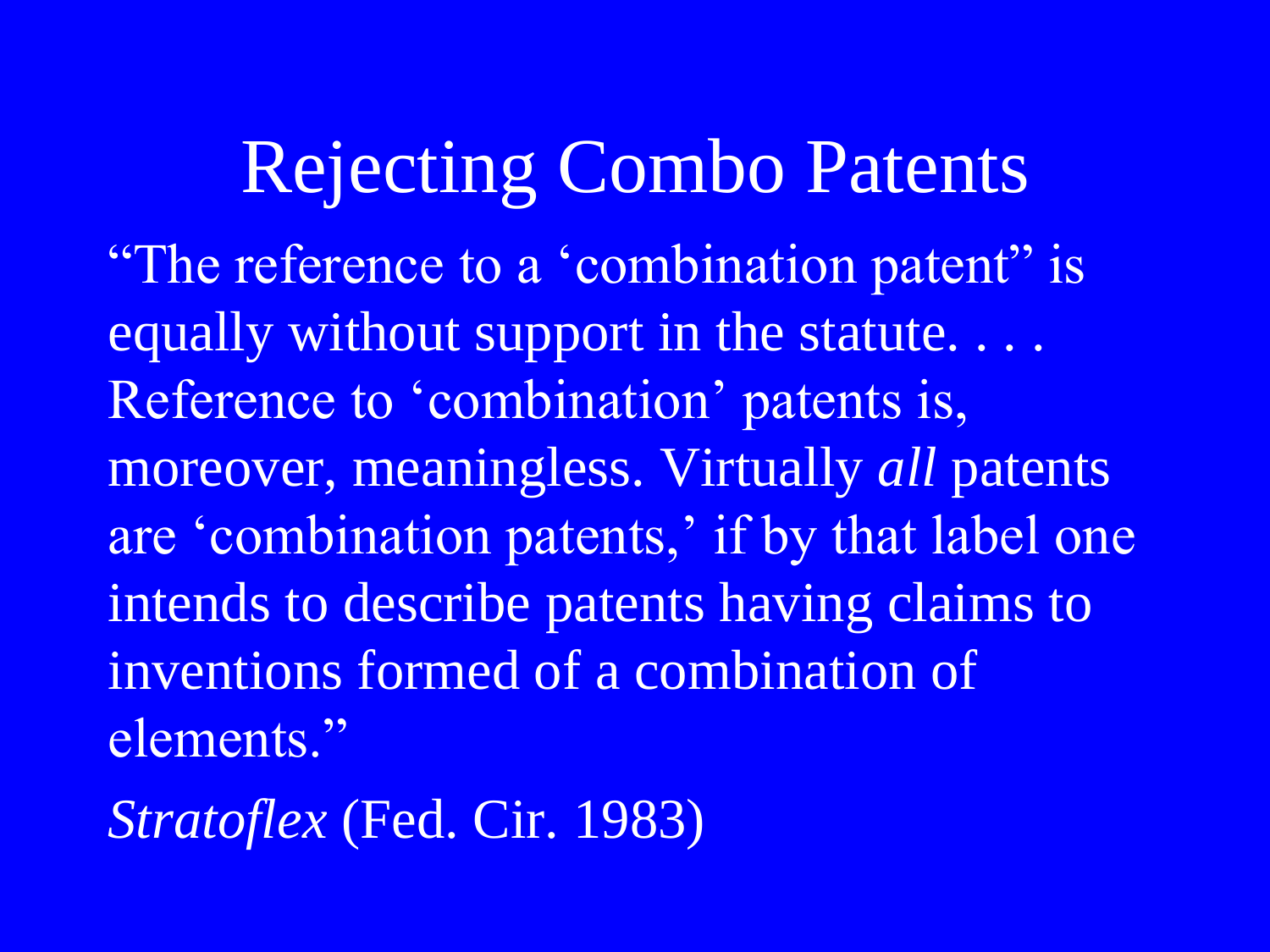## Invalidity

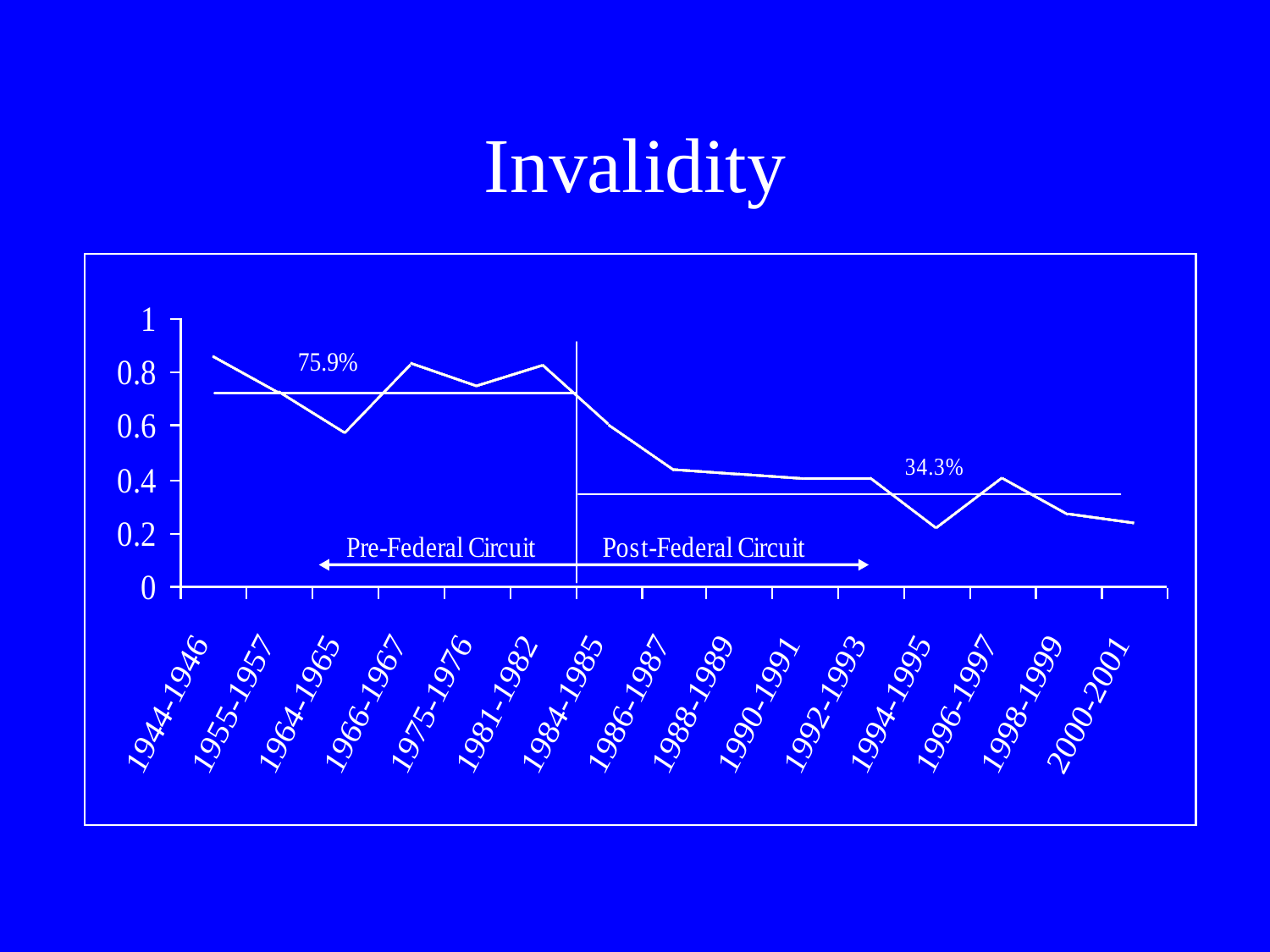## Non-Infringement

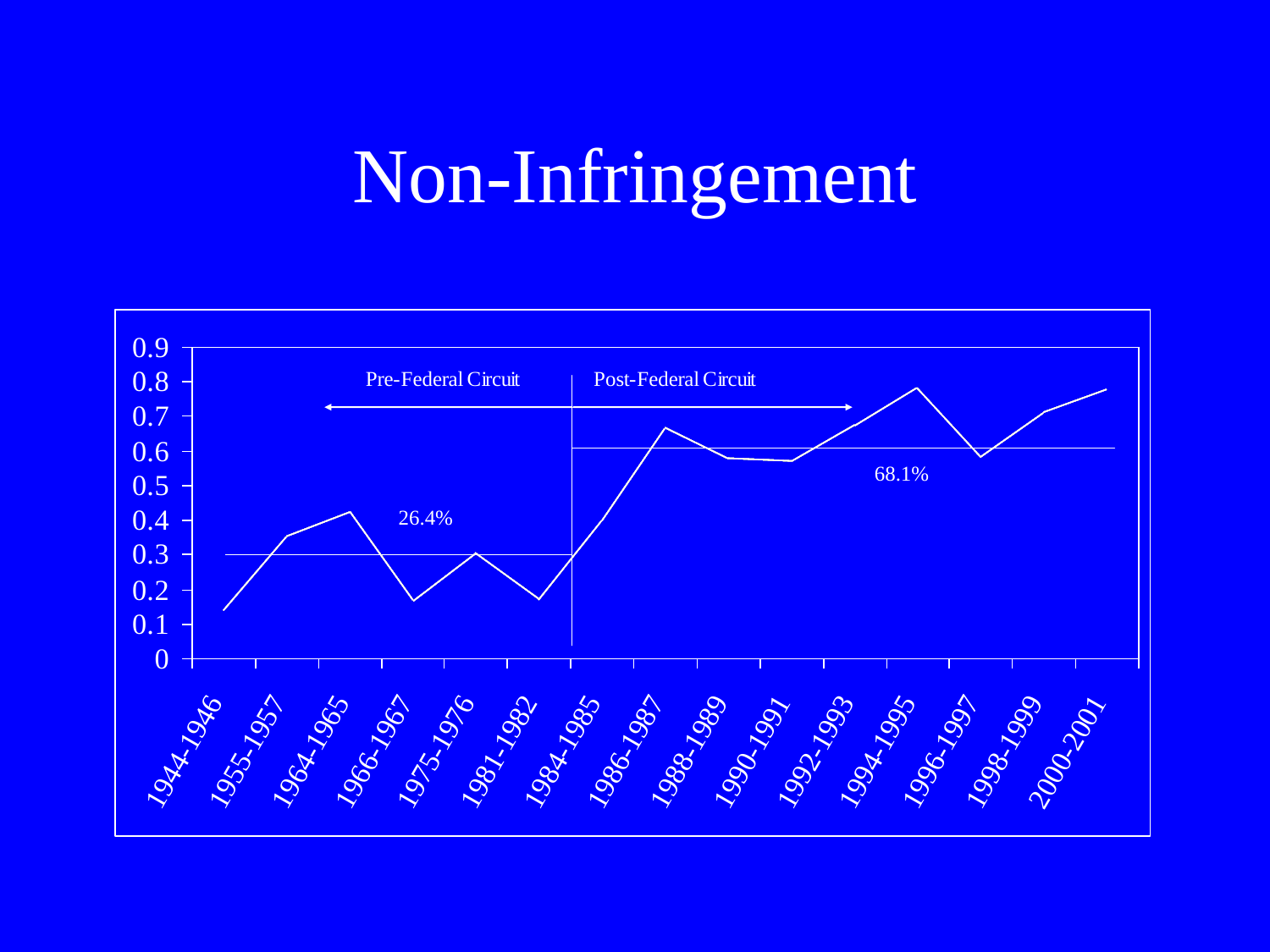## Change is in the Air

"Our suggestion test is in actuality quite flexible and not only permits, but requires, consideration of common knowledge and common sense."

*Dystar Textilfarben v. C.H. Patrick Co.* (Fed. Cir. Oct. 2006)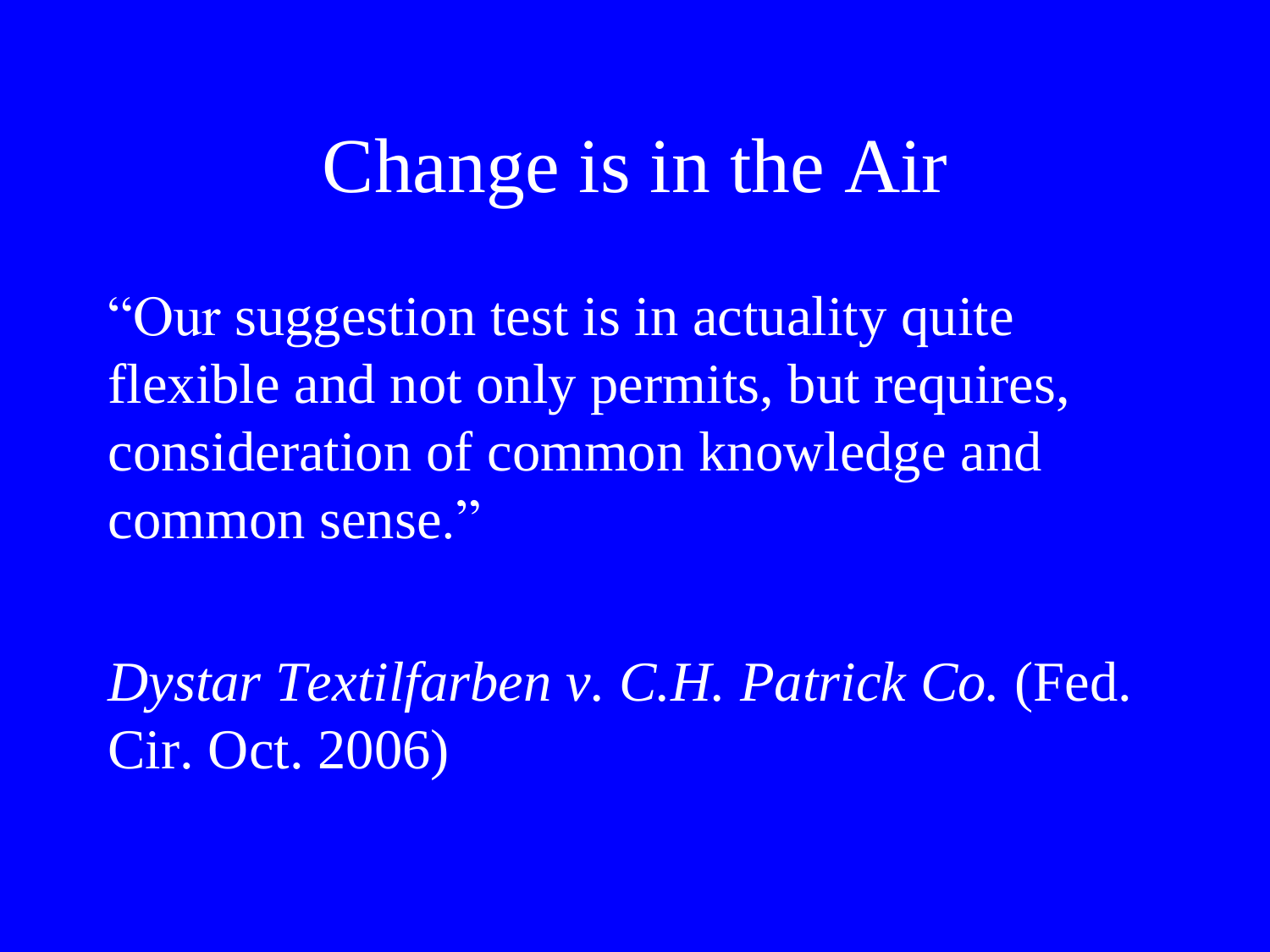### *KSR v. Teleflex*

• TSM not the exclusive test

• Sources for motivation

• Obvious to try may be obvious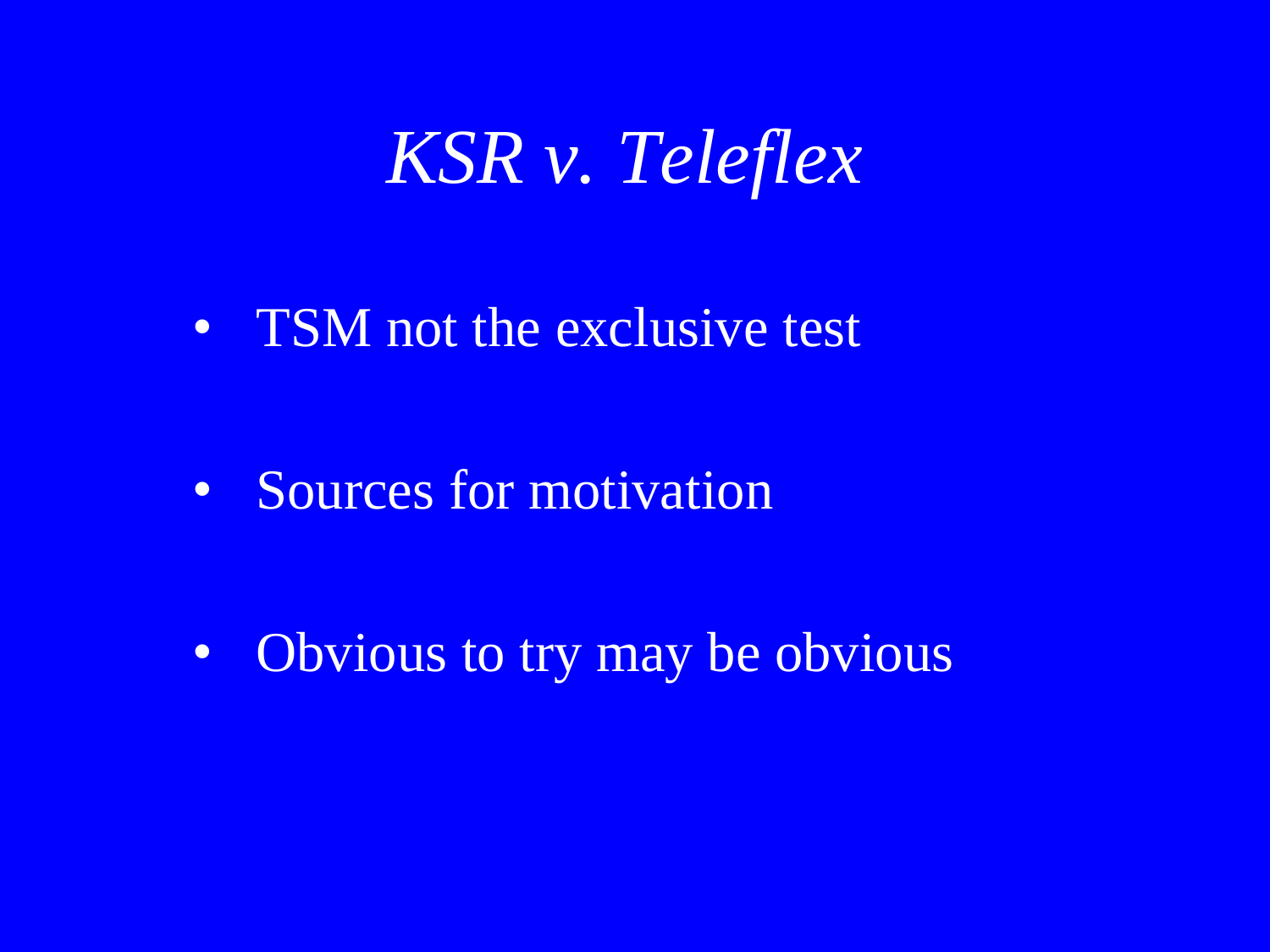## *KSR*"s Impact

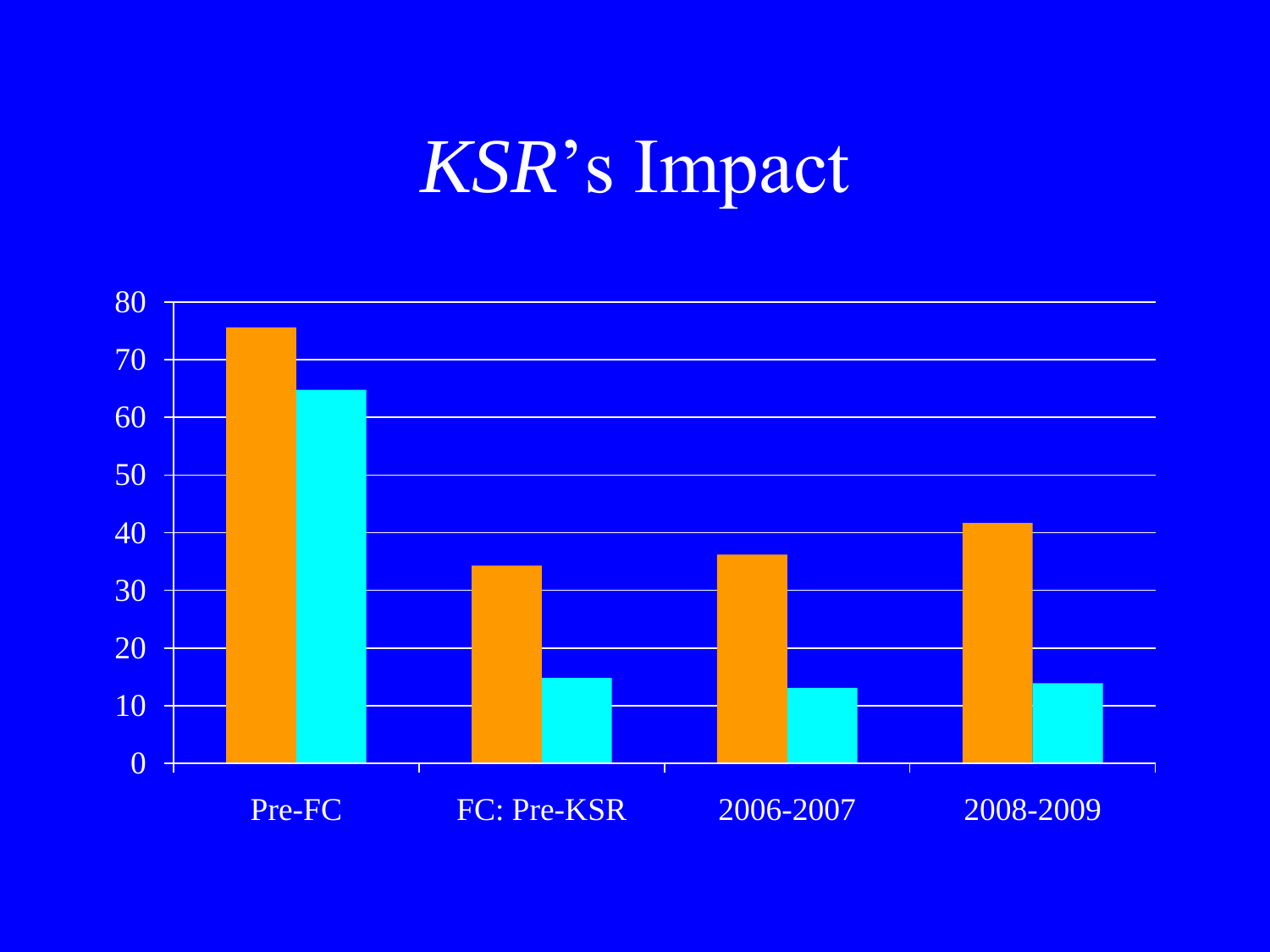## Why Obviousness Matters

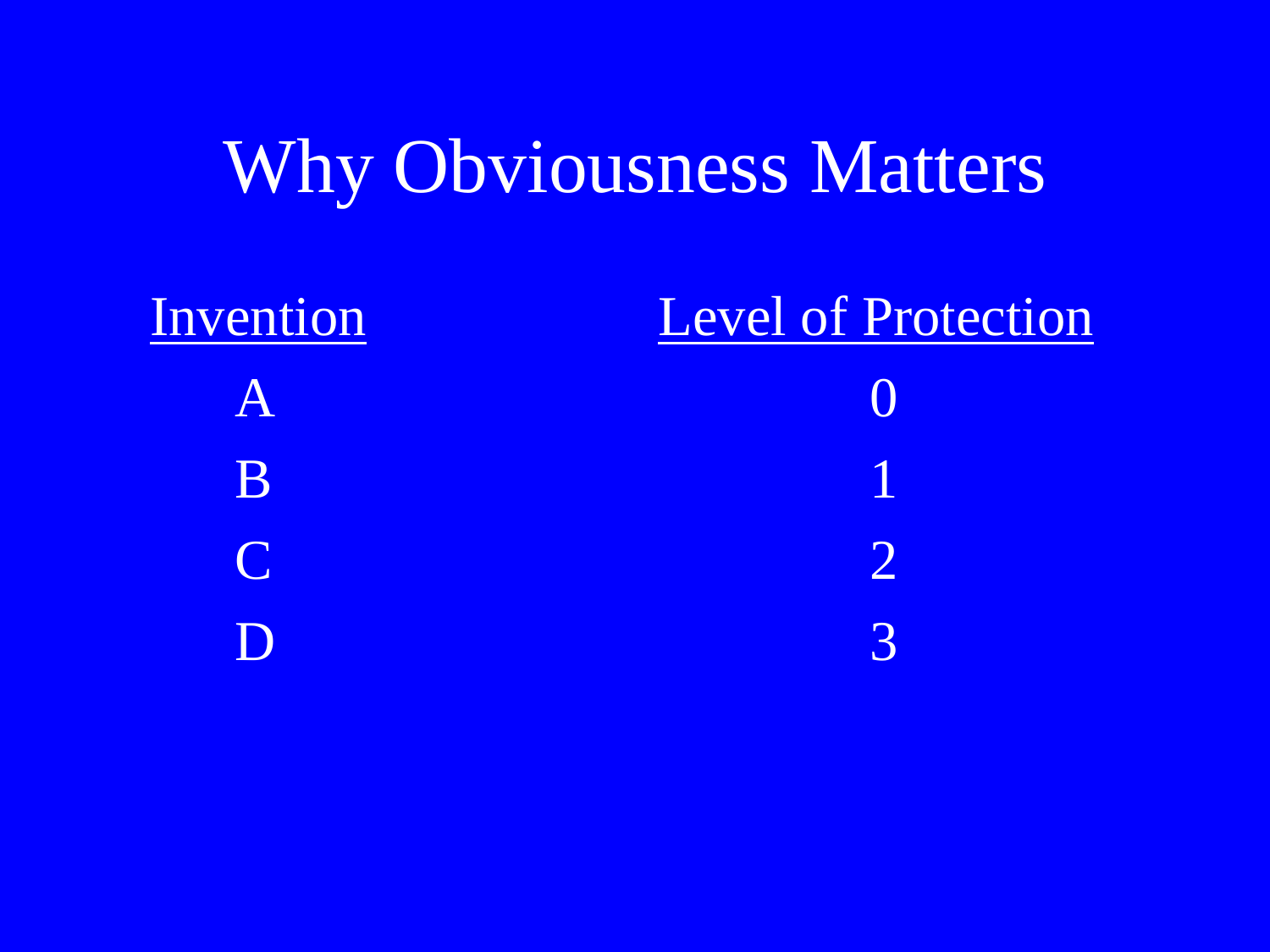### The Fear of Hindsight

• *Graham*: "If free-flexing is the crucial difference ..."

• Professor Mandel's work  $-$  How to pitch: 24% vs. 71% – Salty lure: 23% vs. 54%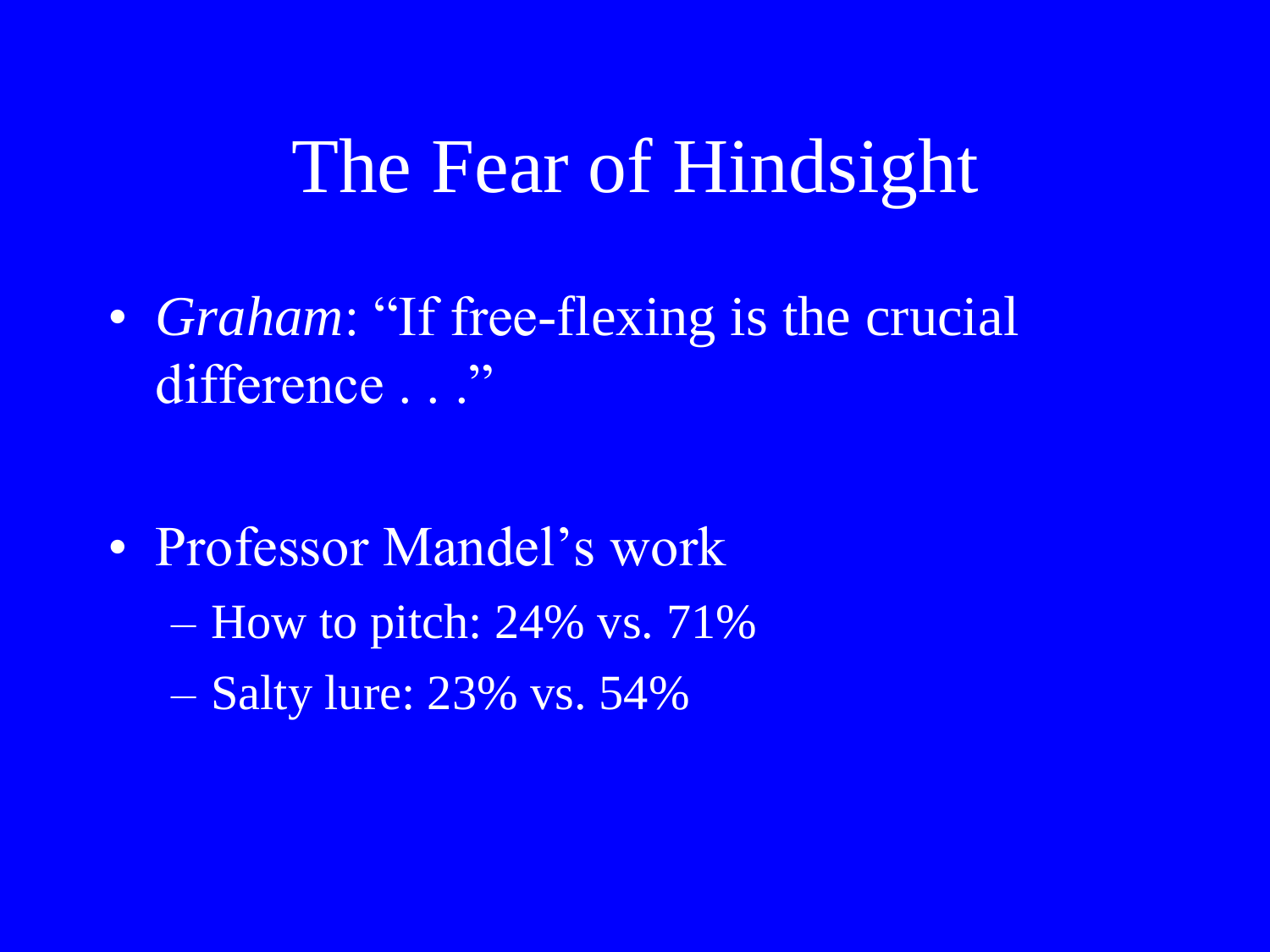## The Myth of Hindsight Bias?

• Work with Christian Johnson

- Worries:
	- Survey did not duplicate real-world conditions
	- Denies hindsight"s legitimate informational role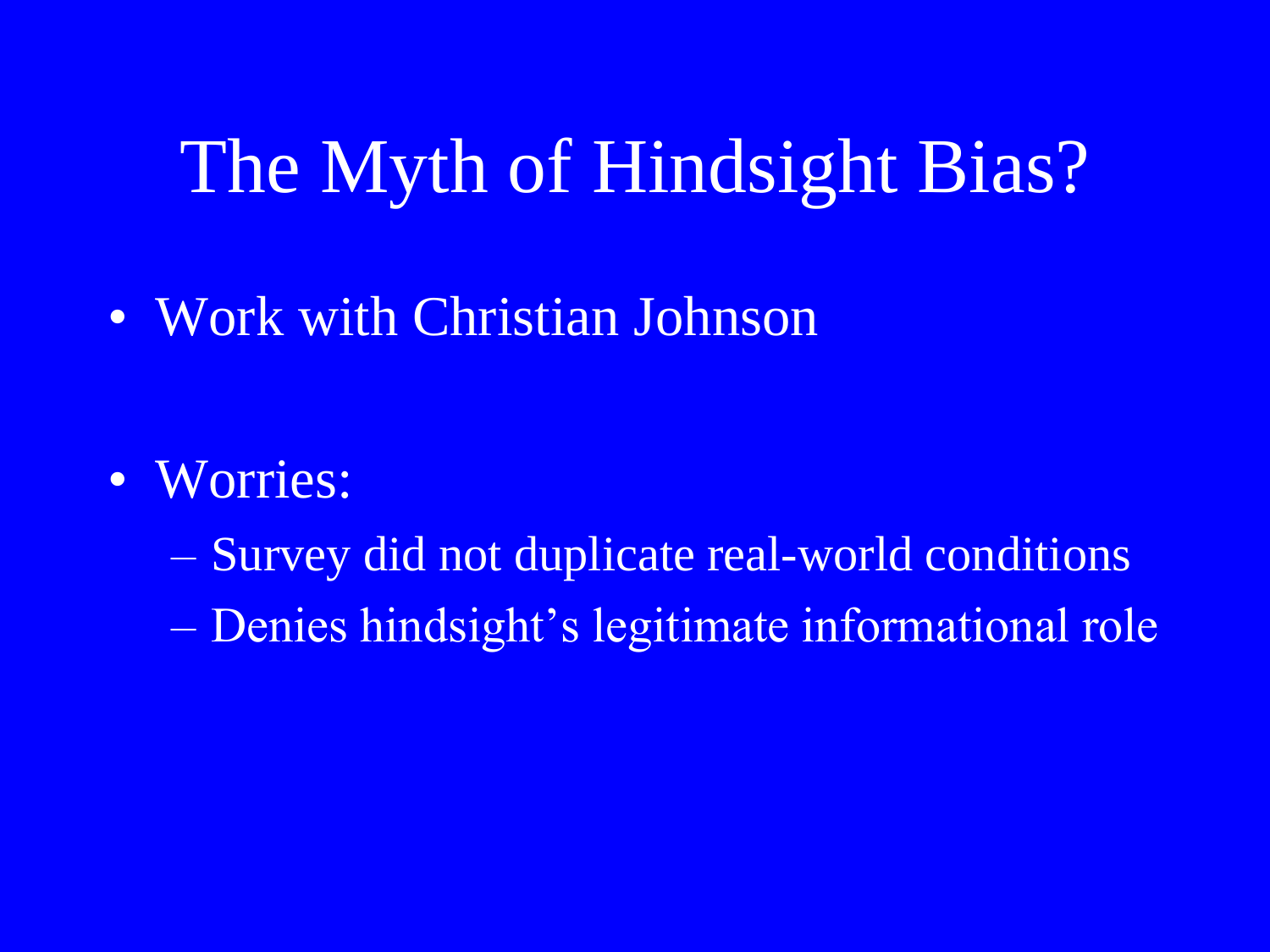# Hindsight"s Legitimate Informational Role

• An innovation that was trivial or easy for a PHOSITA is obvious.

• An innovation that was sufficiently difficult for a PHOSITA that it would not have been brought forth but for the inducement of a patent is non-obvious.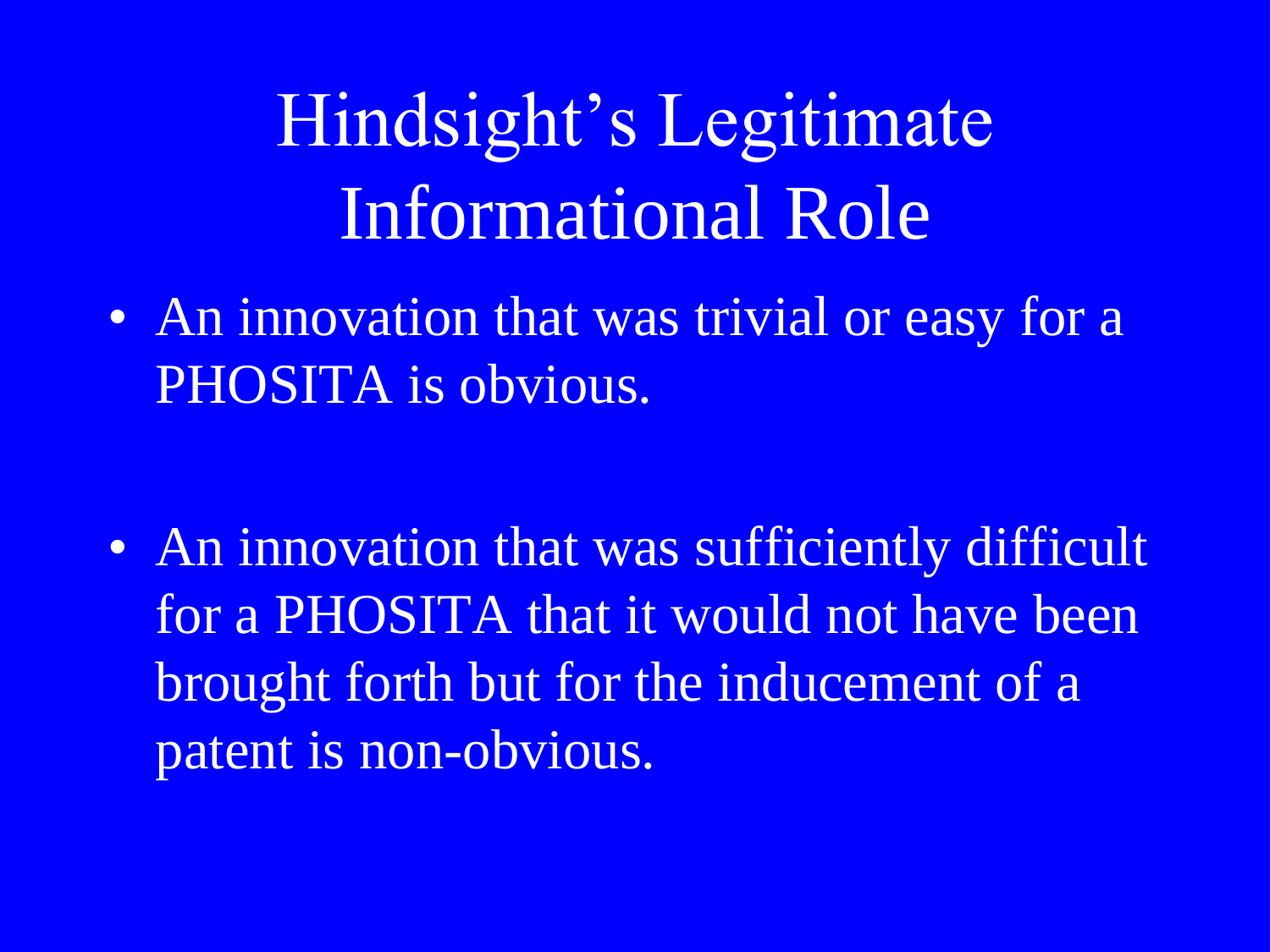### Duplicate Mandel"s Work

- Describe problem to be solved, prior art available, and ask if solution is obvious
- First group are not told whether, and if so how, problem was solved.
- Second group are told how problem was solved.
- Result: 48 percent vs. 70 percent obvious.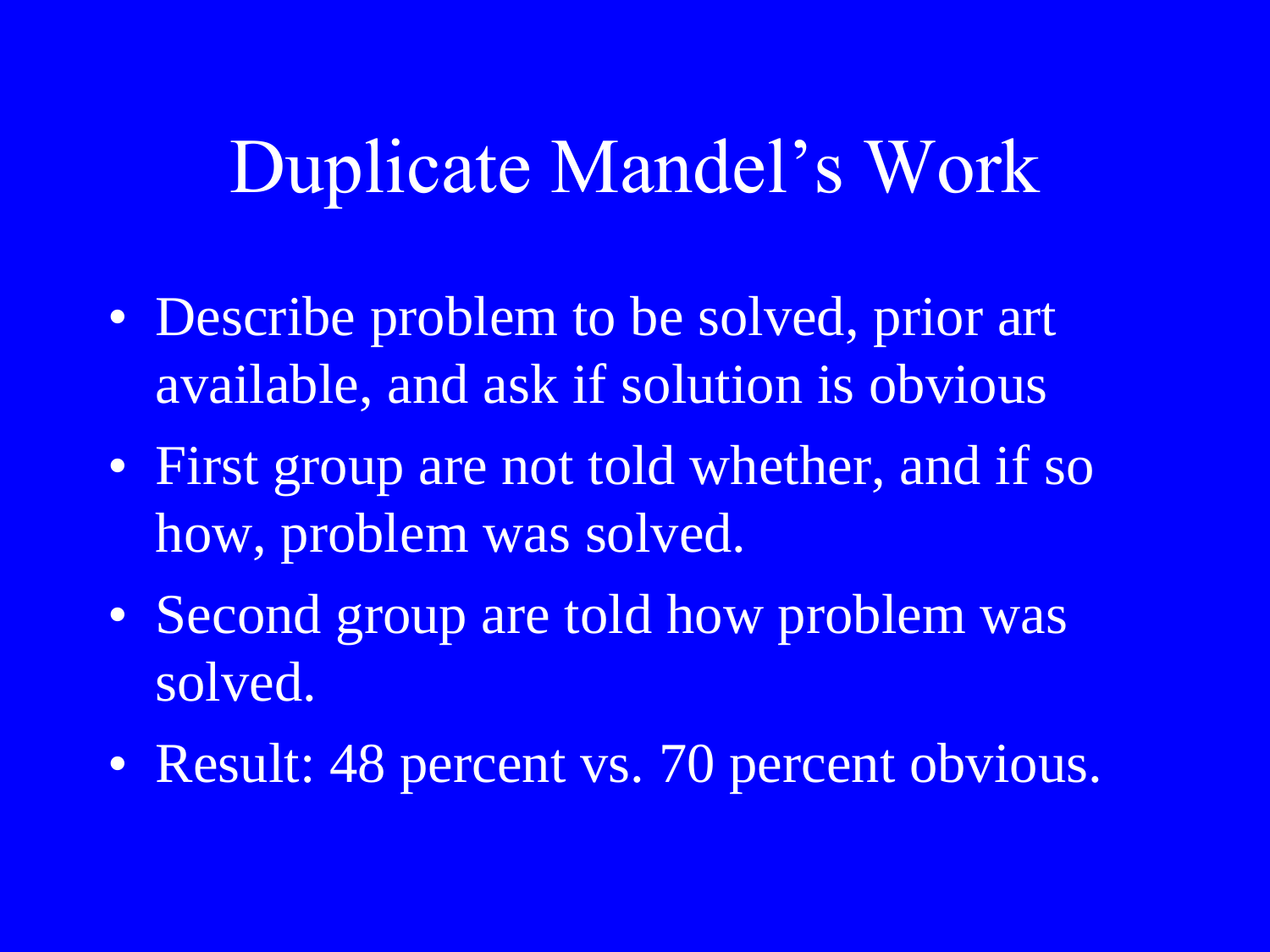### Imperfect Hindsight

• Respondents were told that a toothbrush was invented to solve the problem and were then given four possible solutions. Asked if each possible solution was obvious.

• For the "correct" solution, 38 percent found it to be obvious.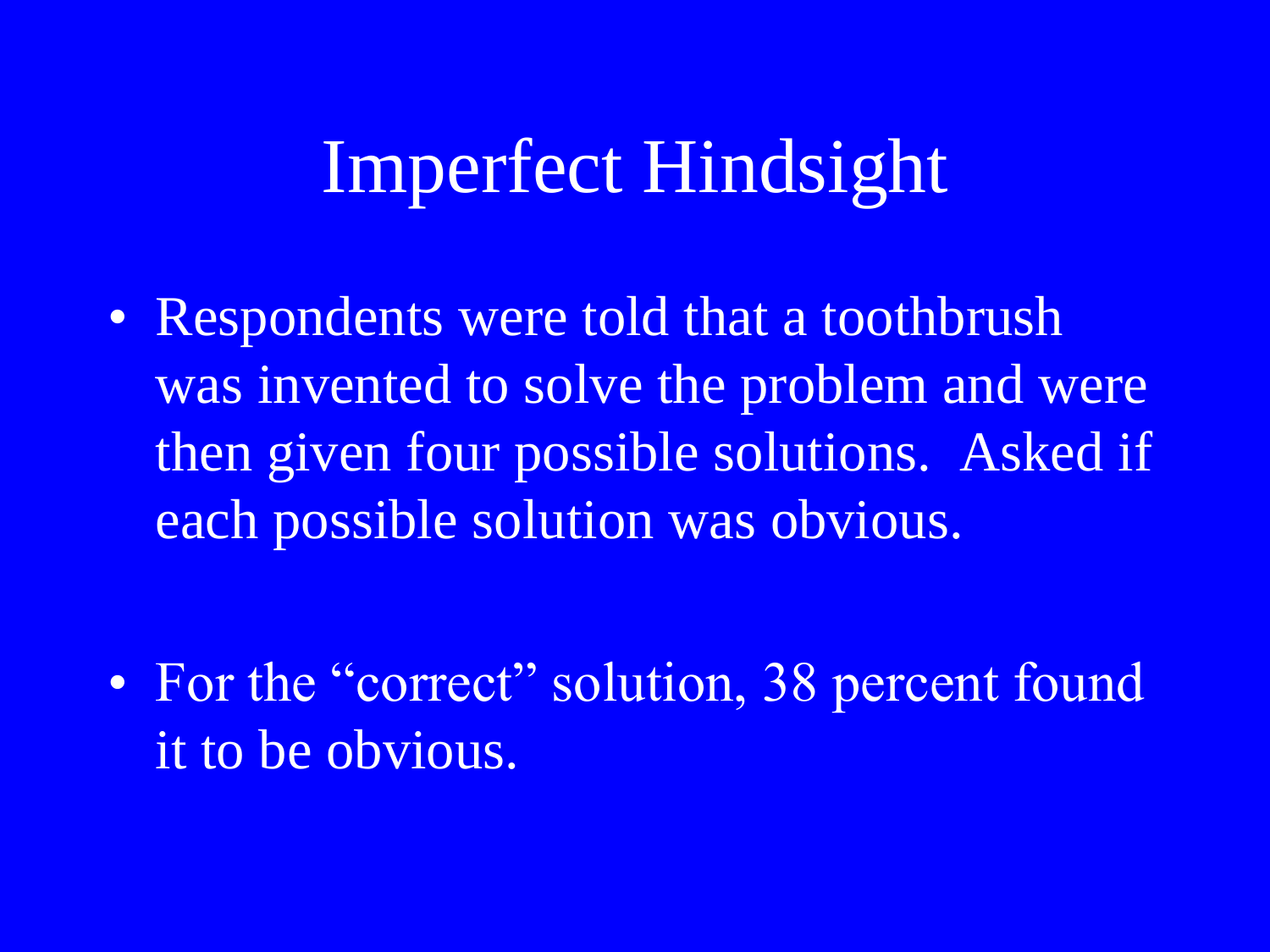# Engagement & Imperfect Hindsight

- Respondents were asked to write down their ideas on how to solve the problem based upon the prior art they were given.
- They were then presented with four possible solutions and asked if each would have been obvious.
- 58 percent found the "correct" solution obvious.